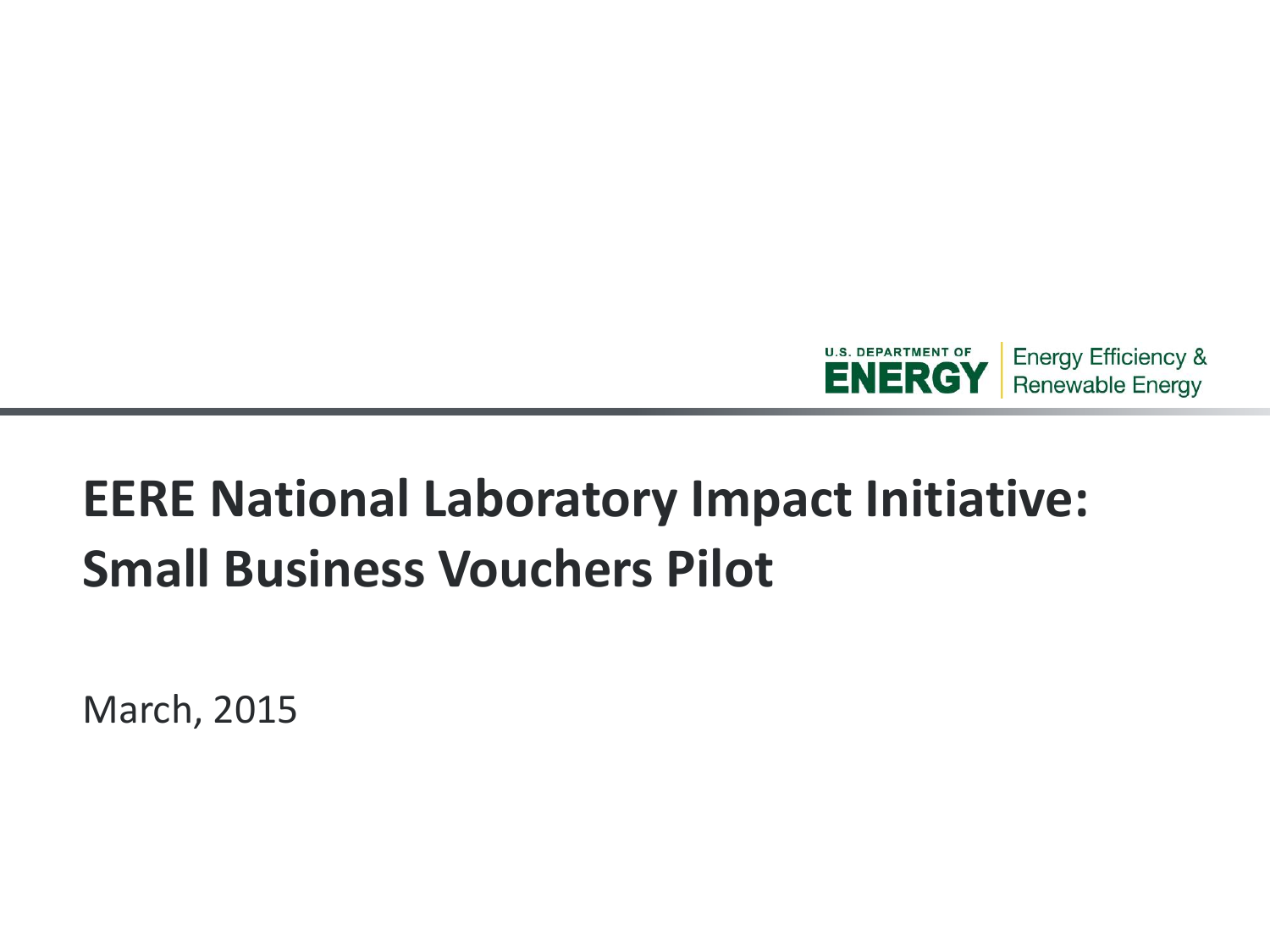#### **DOE Labs: A Reservoir of Talent for Science and Technology**



*Graphic courtesy of "A Decade of Discovery"* DOE. 2008

#### • **17 National Laboratories**

- 10 in Office of Science
- 3 in NNSA
- 1 in Nuclear Energy
- 1 in Fossil Energy
- 1 in Energy Efficiency and Renewable Energy
- 1 in Environmental Management
- ~ **66,000 Total Employees**
- **Over 50 Nobel laureates affiliated with DOE National Laboratories**

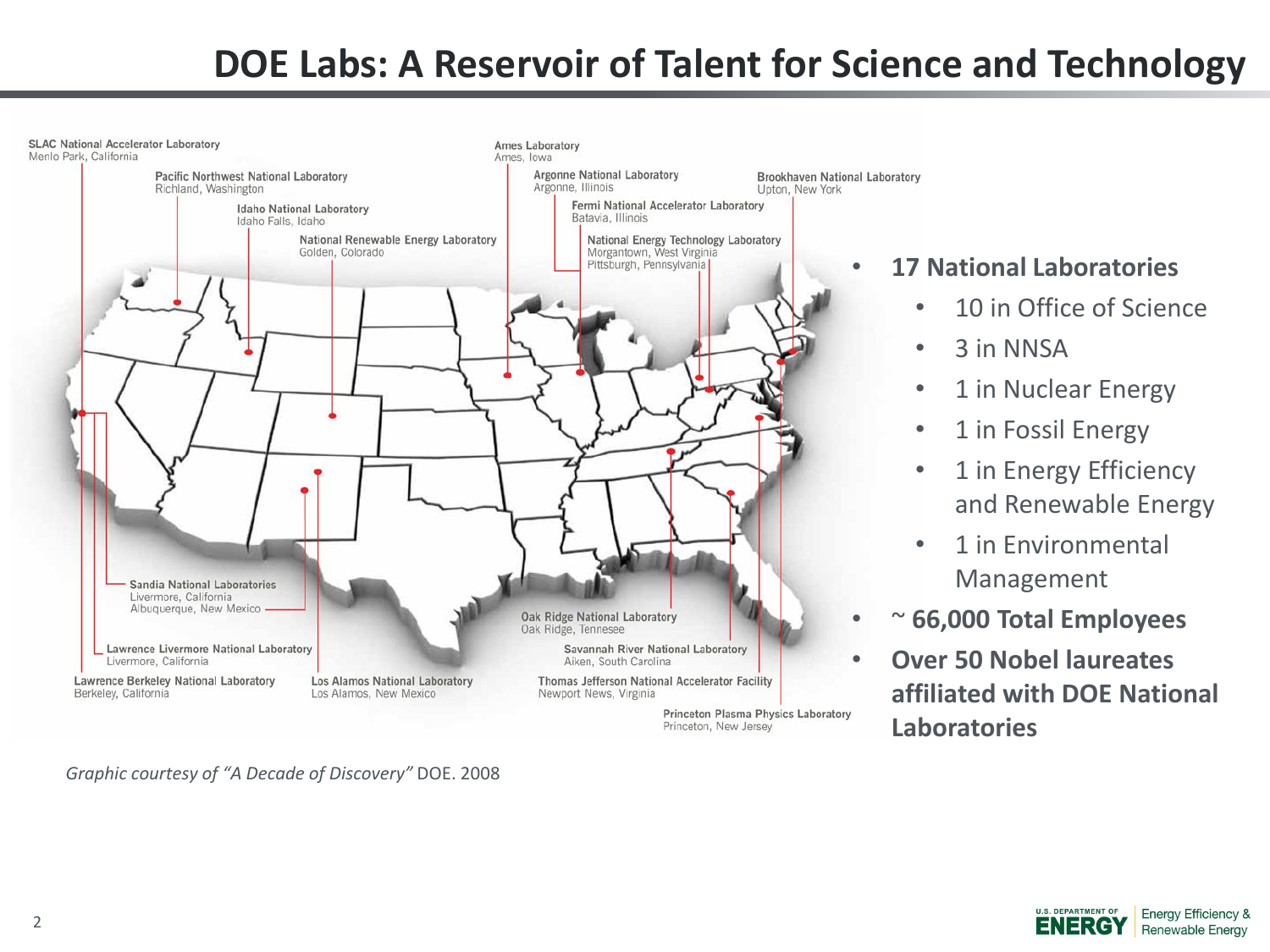## **EERE Lab Impact Initiative**

**Mission**: significantly increase the industrial impact of DOE national labs on the U.S. clean energy sector!

• Increase and **enhance labprivate sector relationships**

**NERGY FR** 

- Increase and **streamline access to national lab** capabilities
- **Demonstrate** the **value** of labdeveloped **science and technology**

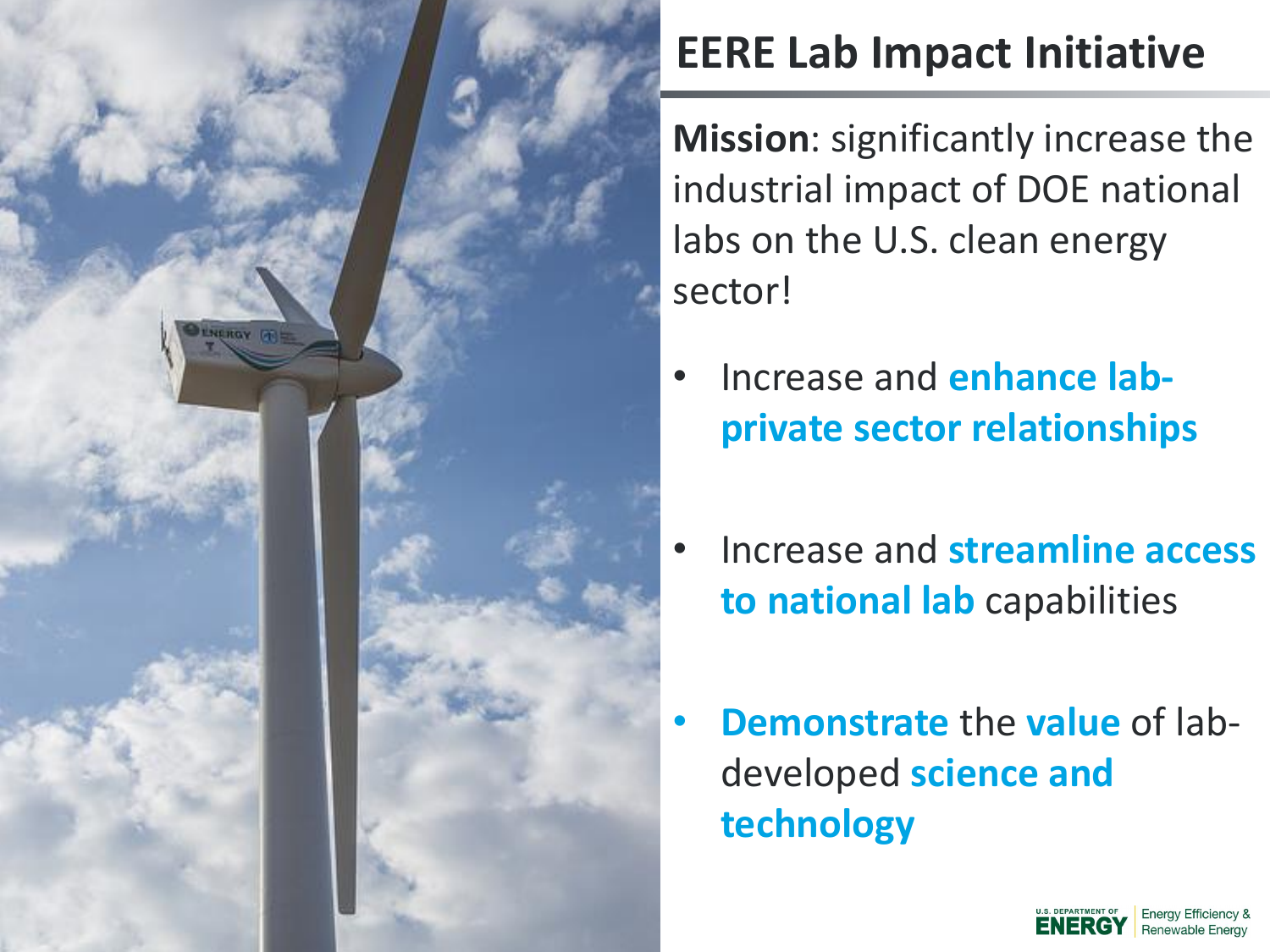#### **Coordination of Multiple Components**

**ENERGY** 

Renewable Energy

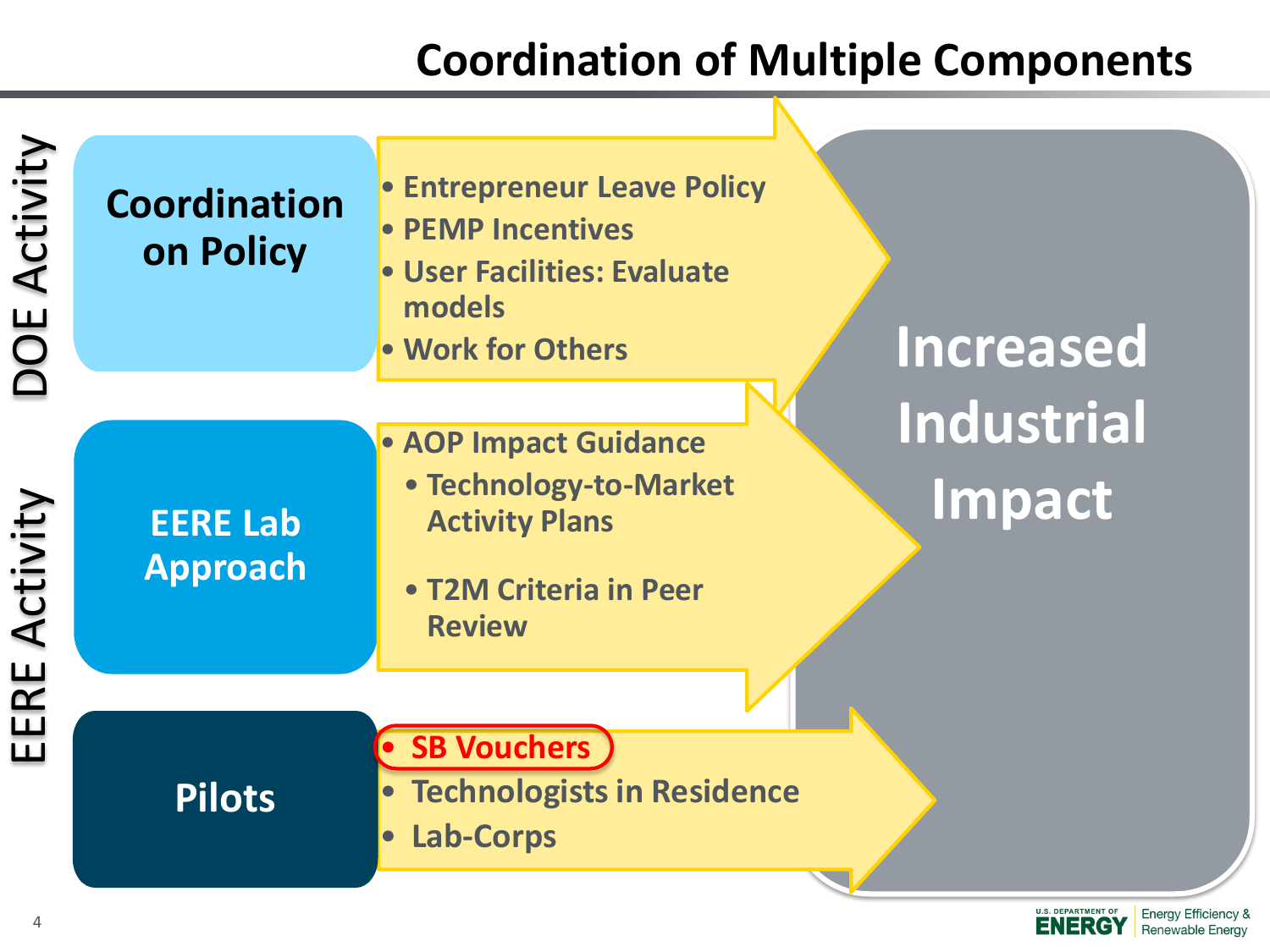#### **Small Businesses Are Innovation Engines**



- 46% of nonfarm GDP
- 64% of net new job creation
- 16 times more patents per employee

*\*Data from Small Business & Entrepreneurship Council http://www.sbecouncil.org/about-us/facts-and-data*

- Unique Materials
- **Prototyping**
- Technology Testing / Validation
- Modeling and Analyses
- Engineering Designs
- Scale-up of Samples/Processes

*\*State Energy Advisory Board suggestions (unpublished personal communications)*

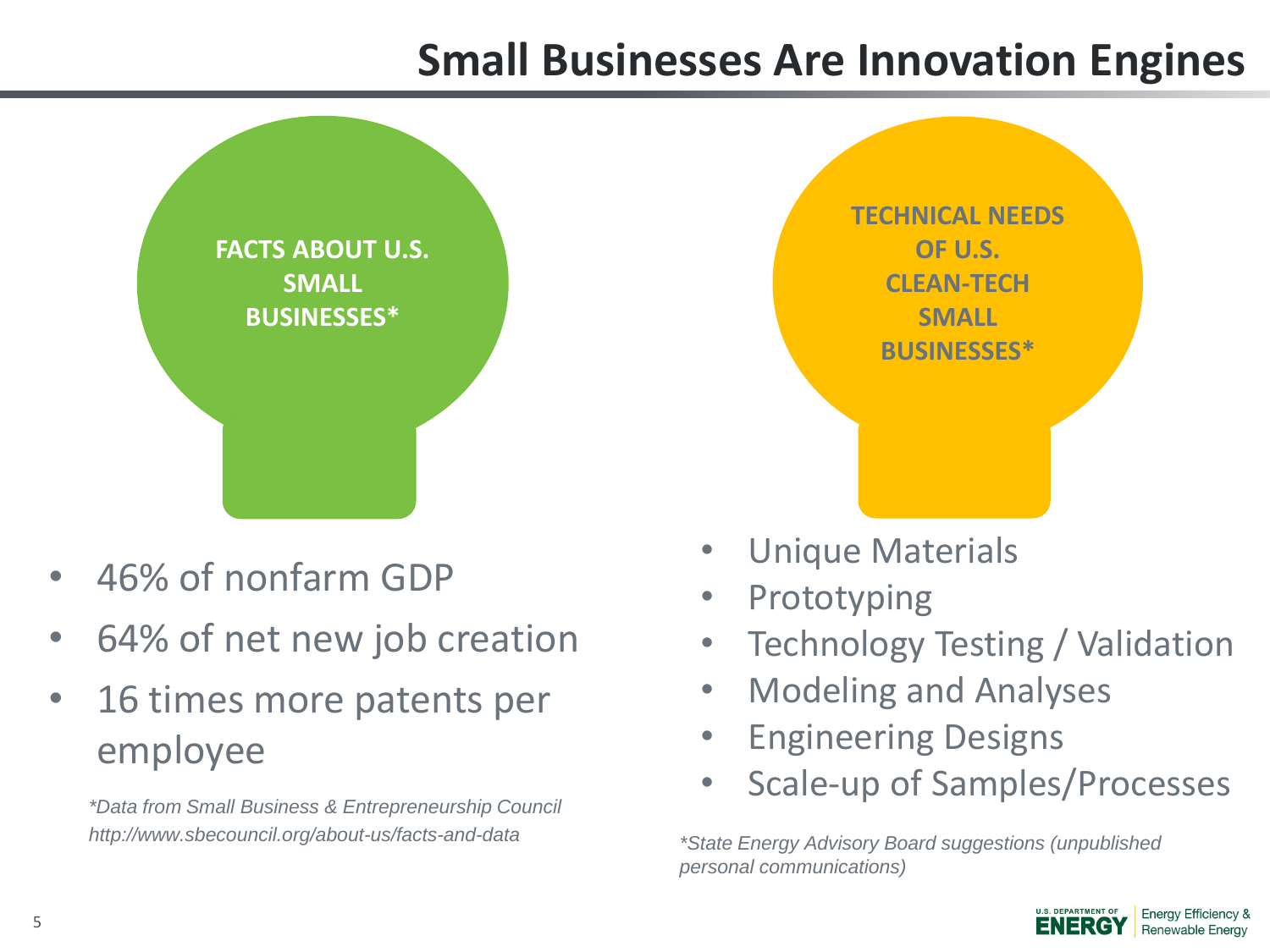#### **Assistance and Funding Gaps**

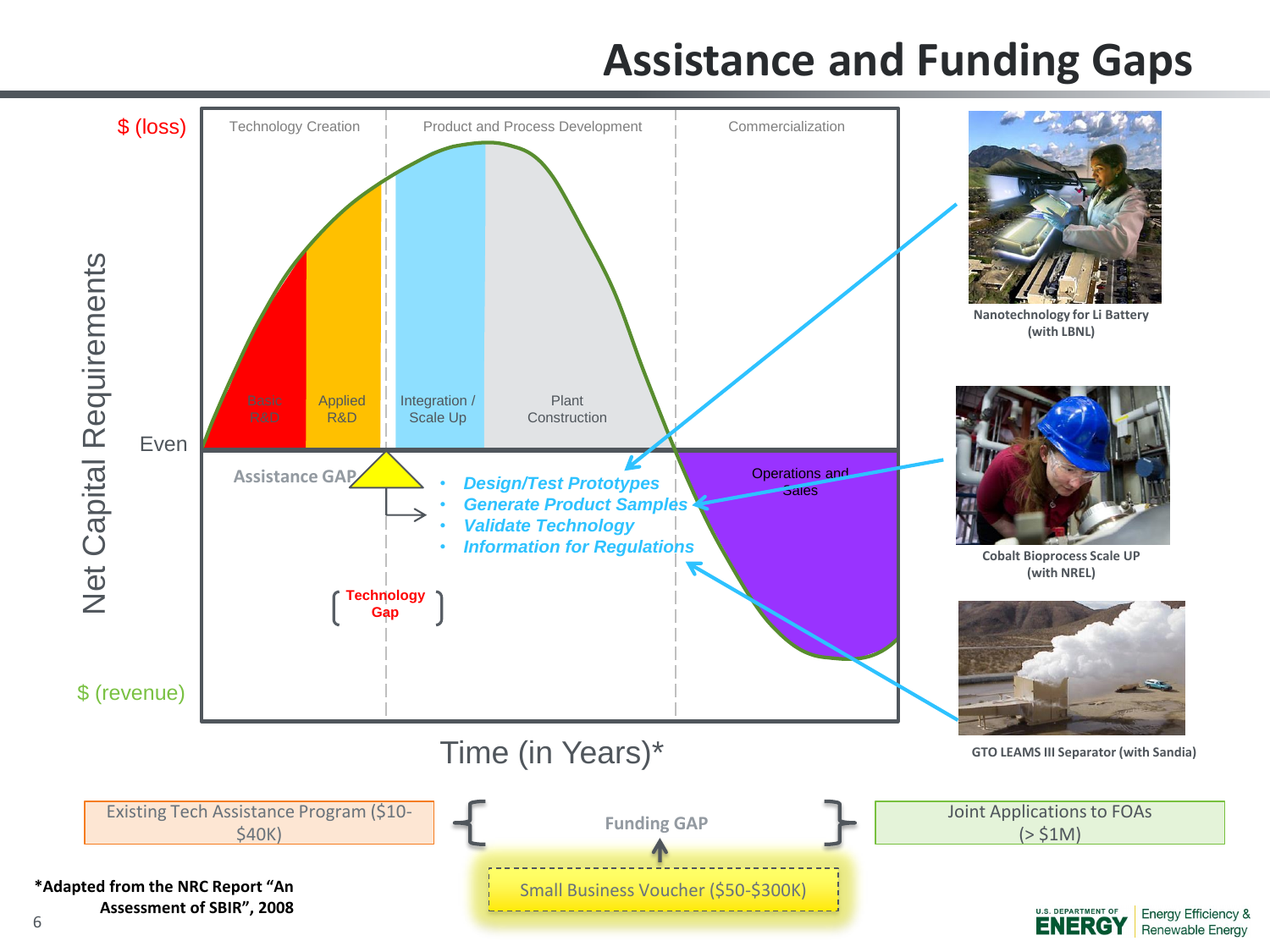## **Key Drivers**



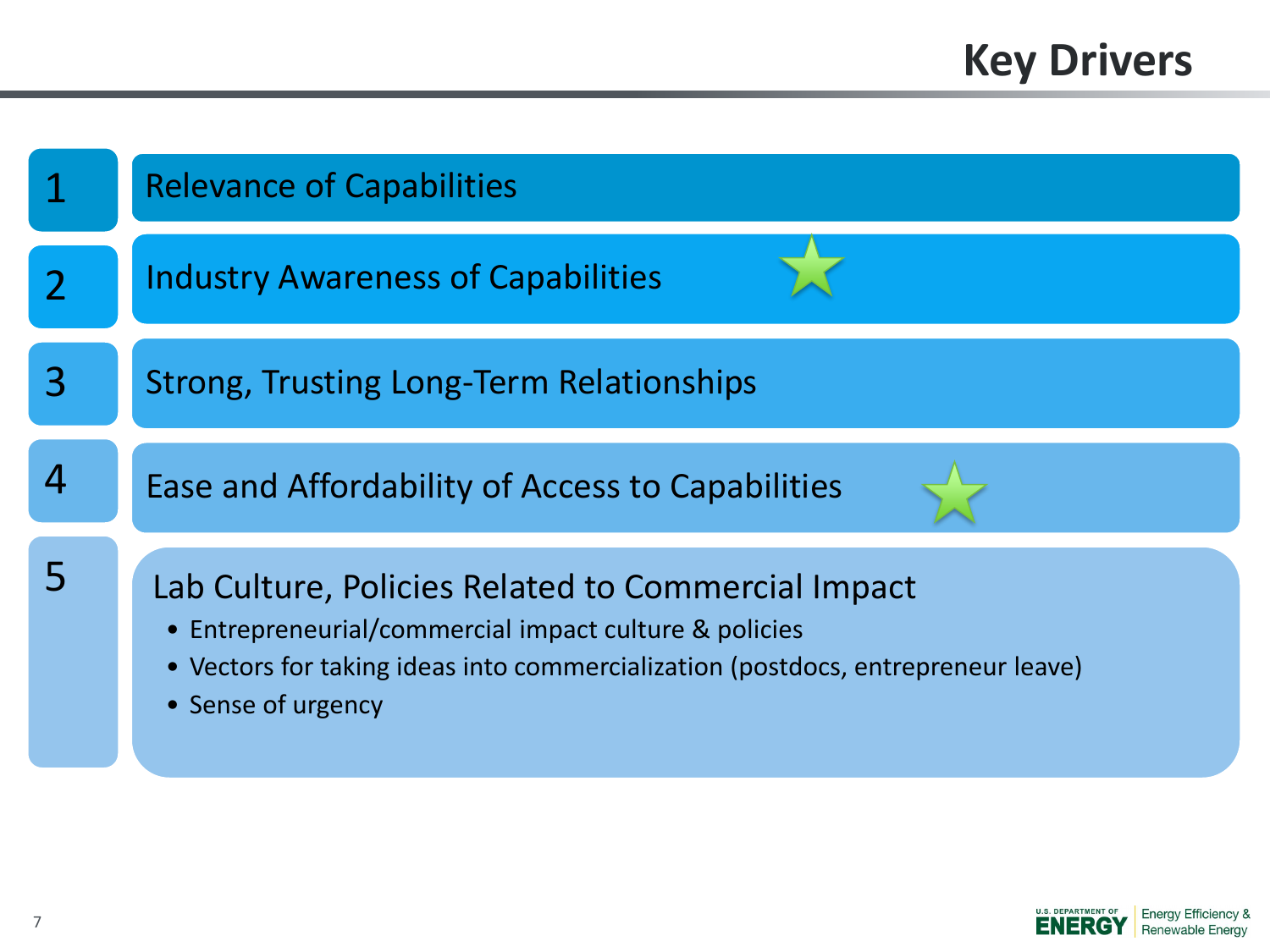## **SBV Pilot Summary**

#### *Goals:*

- $\triangleright$  Increase small business accessibility to lab capabilities
- $\triangleright$  Broaden lab awareness of small business needs and technologies
- $\triangleright$  Encourage labs to develop outreach strategies to showcase capabilities
- $\triangleright$  Make lab business practices more compatible with private sector timelines

*Successful precedents***:** PNNL, NREL and INL Technology and Commercialization Assistance Programs, NM Small Biz Assistance

#### *Program Design:*

- DOE lab call used to select 3-5 pilot labs to complete outreach, merit reviews, and to execute voucher work scopes
- Single one-stop shop IT platform with clear lab capabilities explained, uniform IP terms, and application process
- High Impact small businesses selected through lab announcements of voucher opportunities to fill assistance gap

| <b>Major Components:</b>     |  |
|------------------------------|--|
| $\triangleright$ Lab Call    |  |
| $\triangleright$ IT Platform |  |

- **►** Outreach and Communications
- Lab Infrastructure
- Voucher Work
- $\triangleright$  Third Party Evaluation

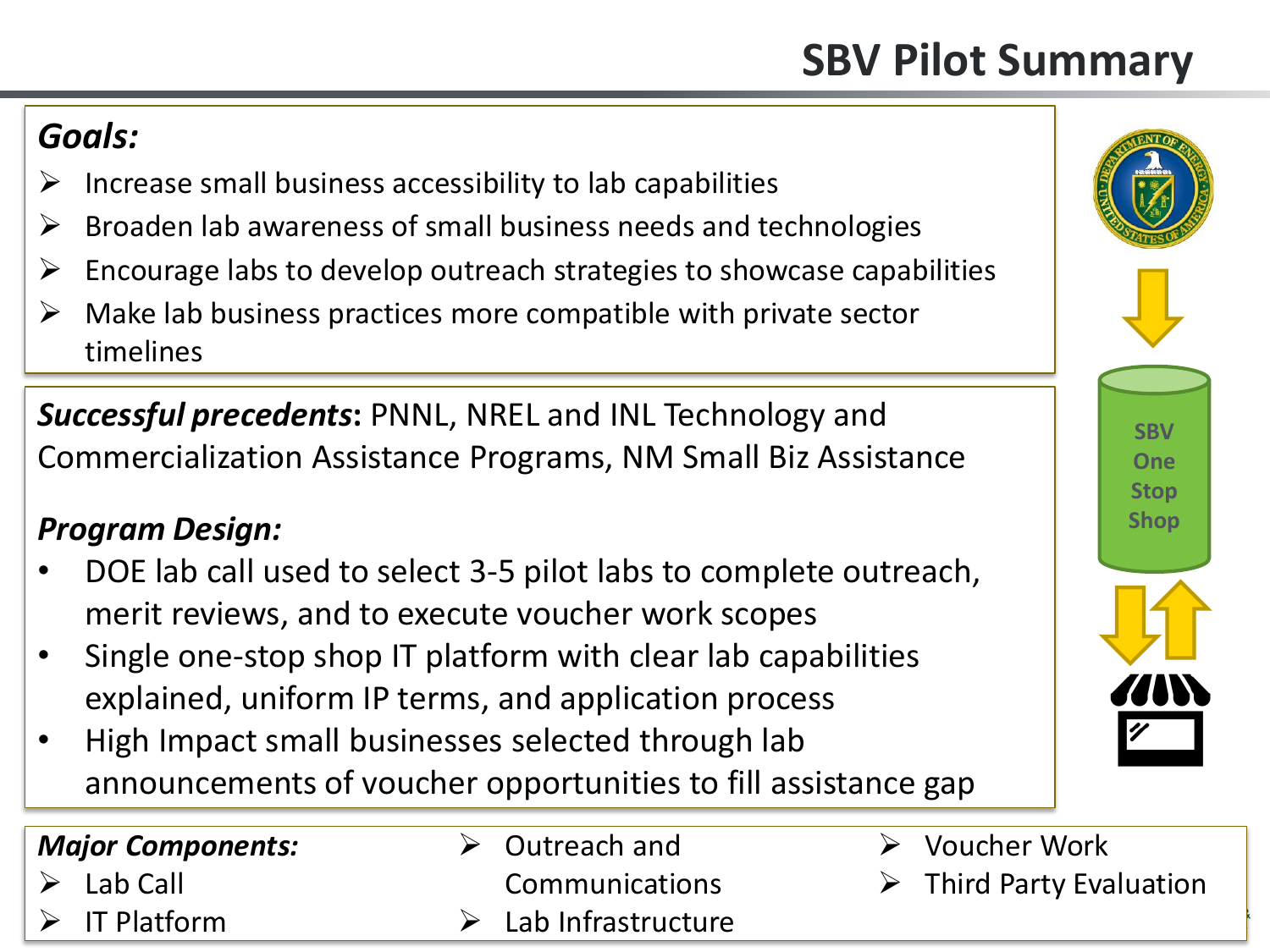## **Model Overview**



#### Third Party Impact Evaluation

- DOE establishes the criteria for the lab competition
- Pilot funding from FY15
- Best 3-5 lab proposals chosen by EERE Tech Offices and Lab Impact Team
- Labs create outreach materials
- Develop strategic partnerships (e.g. states, investors)
- Labs & EERE announce voucher availability
- SB send in proposals to a single IT platform
- Best SB's proposals chosen by merit review • 2 or 3 rounds
- Funding Per SB: \$50-300K
- Lab and SB reach agreement on scope
- DOE approves scope of work